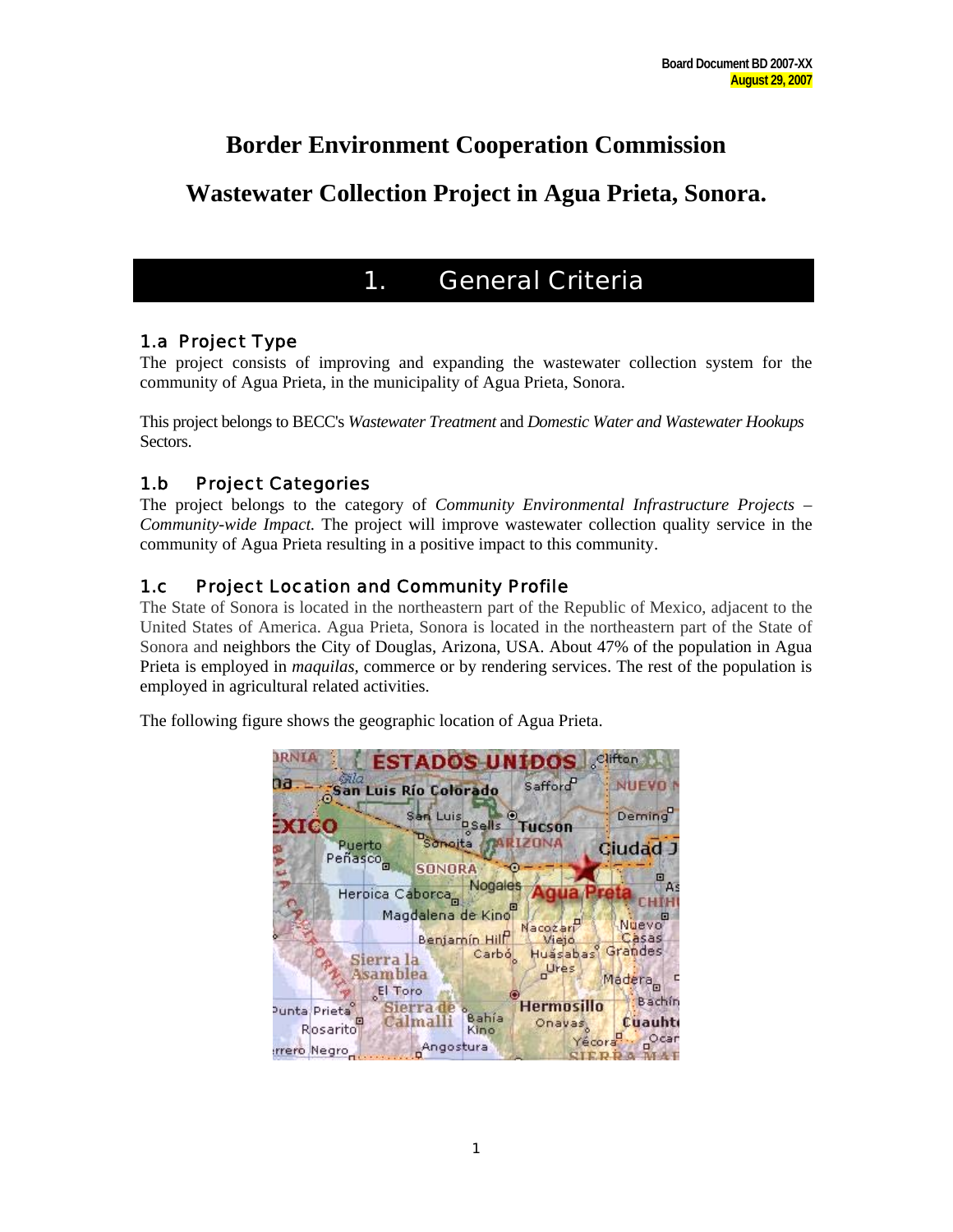#### **Demographics**

Population projections prepared during the development of the Final Design of the Wastewater Collection System<sup>[1](#page-1-0)</sup> for Agua Prieta, Sonora were based on census data obtained by the *National Institute for Statistics, Geography, and Information* (INEGI 2000 for its initial in Spanish) and the *National Population Council* (CONAPO for its initial in Spanish). The current population (2007) has been estimated to be 70,523 inhabitants and estimations for the year 2027 forecast were 79,143 inhabitants.

#### **Water System**

The community has 98% water infrastructure and service coverage. The water supply is obtained from 12 water wells that produce approximately 320 lps. The system has 19,331 connections and macro-metering in 80% of its sources. The micro-metering coverage is 42.5%.

#### **Wastewater Collection System**

Agua Prieta has 75% sanitary wastewater collection coverage. The system consists of sewer pipes, manholes, and mains and it discharges to a wastewater treatment facility. Residents who are not connected to the wastewater collection system dispose of their wastewater in latrines and cesspools, with the associated public health and groundwater contamination risks.

#### **Wastewater Treatment**

Wastewater treatment is accomplished through the use of a facultative stabilization lagoon system located southeast of the community. The wastewater treatment plant's design capacity is 200 lps. Approximately 86% of the treated effluent is reclaimed and reused at the local power plant, while the remaining wastewater is disposed of in the "Agua Prieta" creek.

#### **Pavement and Solid Waste**

The community of Agua Prieta has a solid waste collection coverage of 100% and counts with a sanitary landfill. According to the Department of Public Works of Agua prieta, the pavement coverage is of 20%.

## 1.d Legal Authority

 $\overline{a}$ 

The project sponsor is the local water and wastewater utility (*Organismo Operador Municipal de Agua Potable, Alcantarillado y Saneamiento de Agua Prieta,* OOMAPASAP). The legal authority of OOMAPASAP is established in the Agreement that set up OOMAPASAP, which was published in the Government of the State of Sonora's Official Bulletin (May 10, 2004 Official Bulletin issue). OOMAPASAP is authorized to provide water and wastewater collection services to the community, including the design and construction of urban infrastructure projects to help enhance the provision of these types of services to Agua Prieta.

The project falls within the scope of agreements targeted at improving the environment and the quality of life of border residents, which have been signed by Mexico and the United States. The United States and Mexico have signed six major bilateral agreements related to air, water, land protection, and pollution control issues. These include:

• 1889 International Boundary Convention

<span id="page-1-0"></span><sup>&</sup>lt;sup>1</sup> "Expansion of the Wastewater Collection System in Agua Prieta, Sonora." Final Design developed by Éxito, S.A. de C.V. OOMAPASAP. July 2007.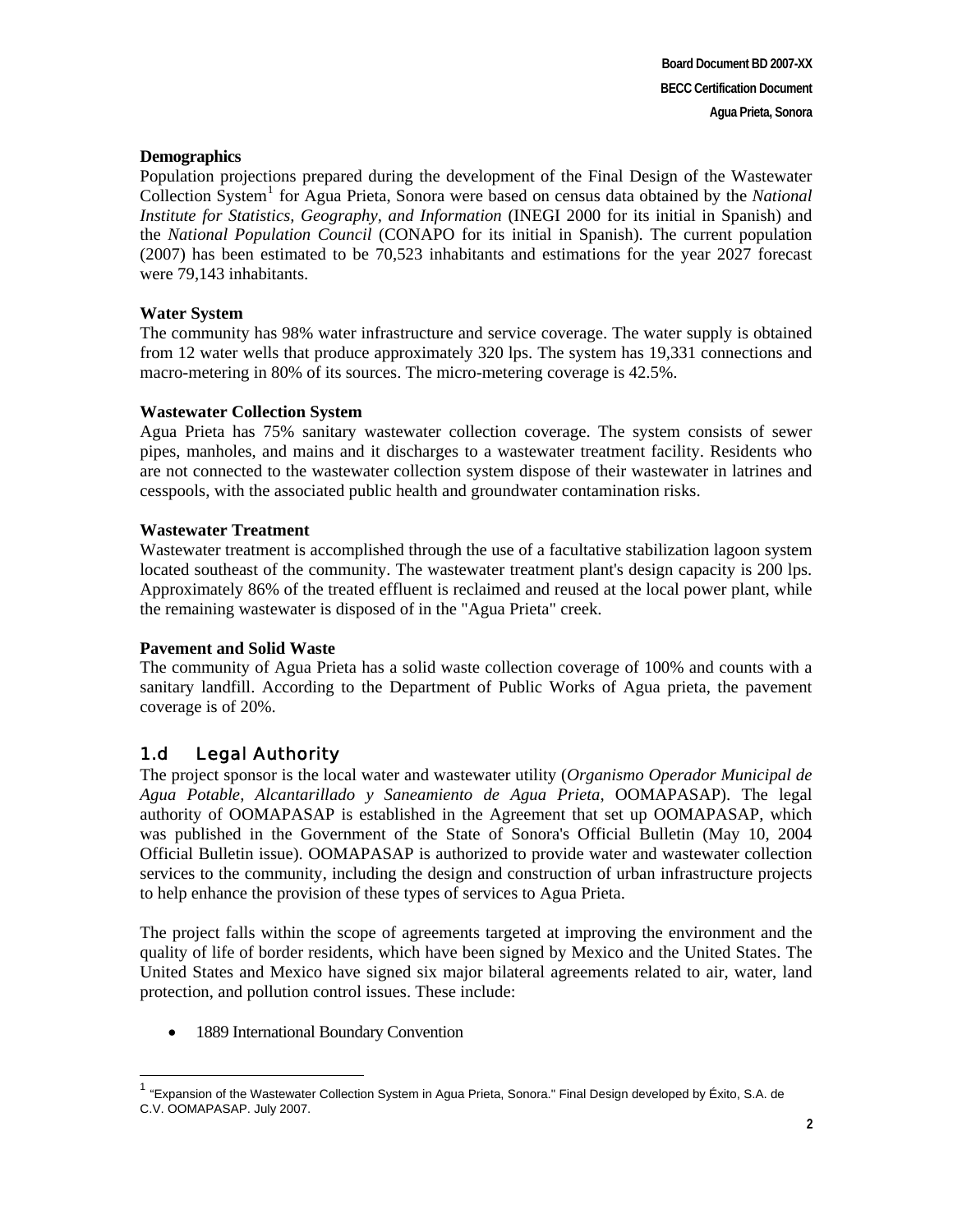- 1944 Water Treaty
- 1983 La Paz Agreement, or Border Environment Agreement
- 1990 Integrated Border Environmental Plan (IBEP)
- 1994 North American Free Trade Agreement (NAFTA)
- Border 2012 Program

The project complies with the spirit of all these agreements, and all of them have been considered since the onset of the project.

## 1.e Project Summary

#### Project Description

The project consists of the expansion of the wastewater collection system in the southeast region of the community. The project cost is \$7.0 million pesos.

The project proposes the expansion of the wastewater collection system from 75% to 80% of wastewater collection infrastructure, and consists of the following:

- 12,814 m of 20 cm diameter PVC piping.
- 164 manholes.
- 778 new hookups.

The collected wastewater in the expanded wastewater system area will be discharged to the existing wastewater collection and treatment infrastructure. The capital cost of the project includes the provision and installation of domestic hookups to the wastewater collection system.

It is estimated that the wastewater collection system collects 145 lps, by implementing the project the collected flow will increase to 154 lps. Wastewater is currently treated in a facultative lagoons system in series with 200 lps design capacity. Approximately 125 lps of the treated effluent is conveyed to the Electric Utility *(Comisión Federal de Electricidad, CFE)* facilities to be reused; the rest is disposed of in the Agua Prieta Creek.

To ensure that water discharged into the Agua Prieta Creek meets the quality parameters set forth by Mexican Official Standard, NOM-001-SEMARNAT-1996, which establishes the maximum permissible limits for contaminants in wastewater discharged to national waters and properties, OOMAPASAP will simultaneously construct necessary projects to directly send off 125 lps of untreated wastewater to the CFE facility and only the excess wastewater will be treated at the treatment plant (approximately 29 lps).

The following figure shows a schematic of the site for the wastewater collection system improvements project.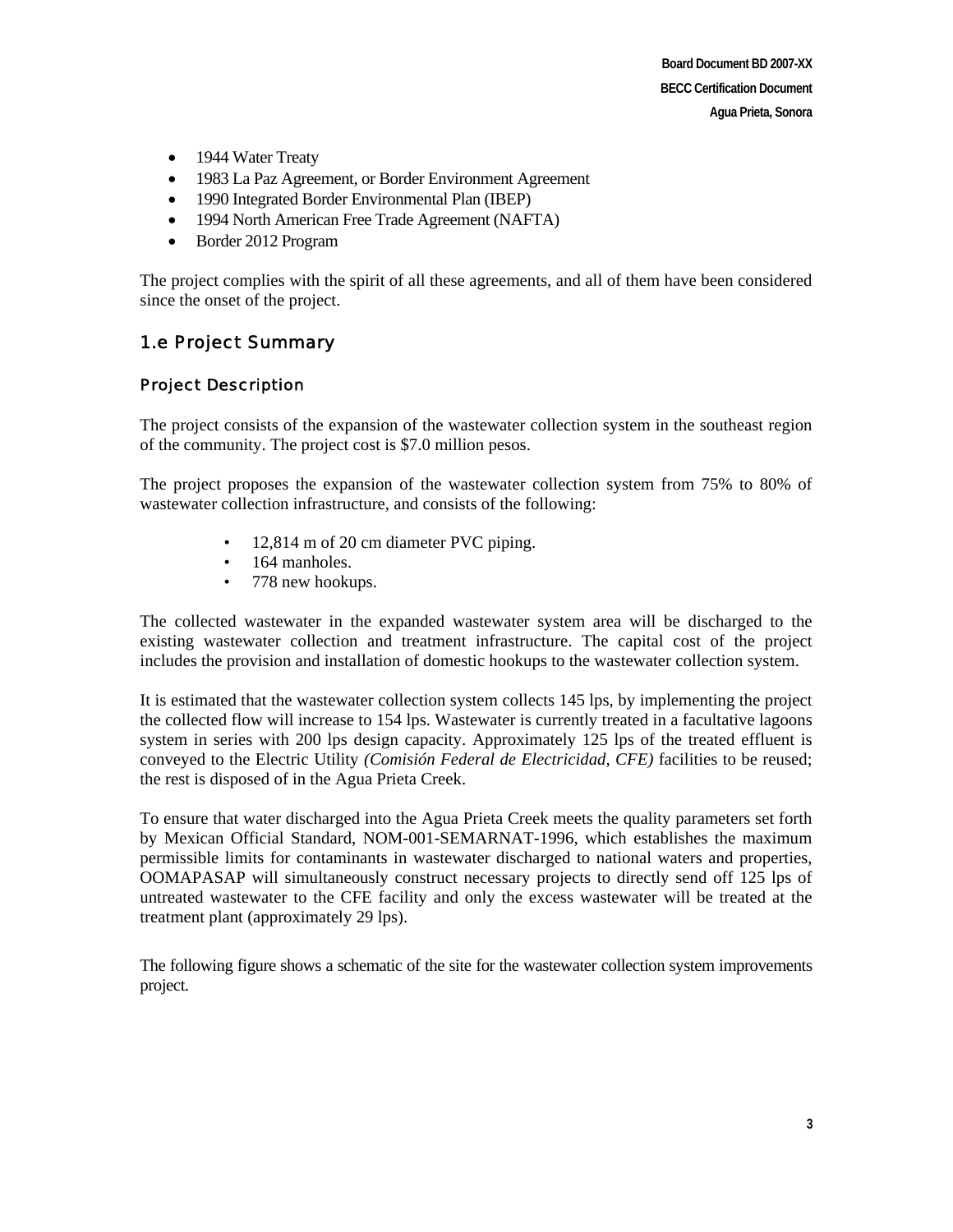

### Project Site.

#### Project Justification

The expansion of the wastewater collection system will help to significantly reduce the contamination resulting from untreated wastewater discharges, thus reducing the potential for human contact with raw wastewater and organisms that are vectors for diseases. It will also reduce the potential for groundwater and surface water contamination by eliminating the use of cesspools and latrines. 125 lps of wastewater flow will be conveyed to the Electric Utility (*CFE*) for reuse, while the rest will be treated by the lagoon system. The effluent from the wastewater treatment plant will be discharged to the Agua Prieta Creek.

This project was characterized as Category 1 during the US Environmental Protection Agency (EPA) Priorization Process FY 05/06 due to the lack of wastewater collection infrastructure in the community.

#### **Important Issues for Certification:**

The project falls within the BECC's priority sectors and complies with General Criteria.

#### **Pending Issues:**

None.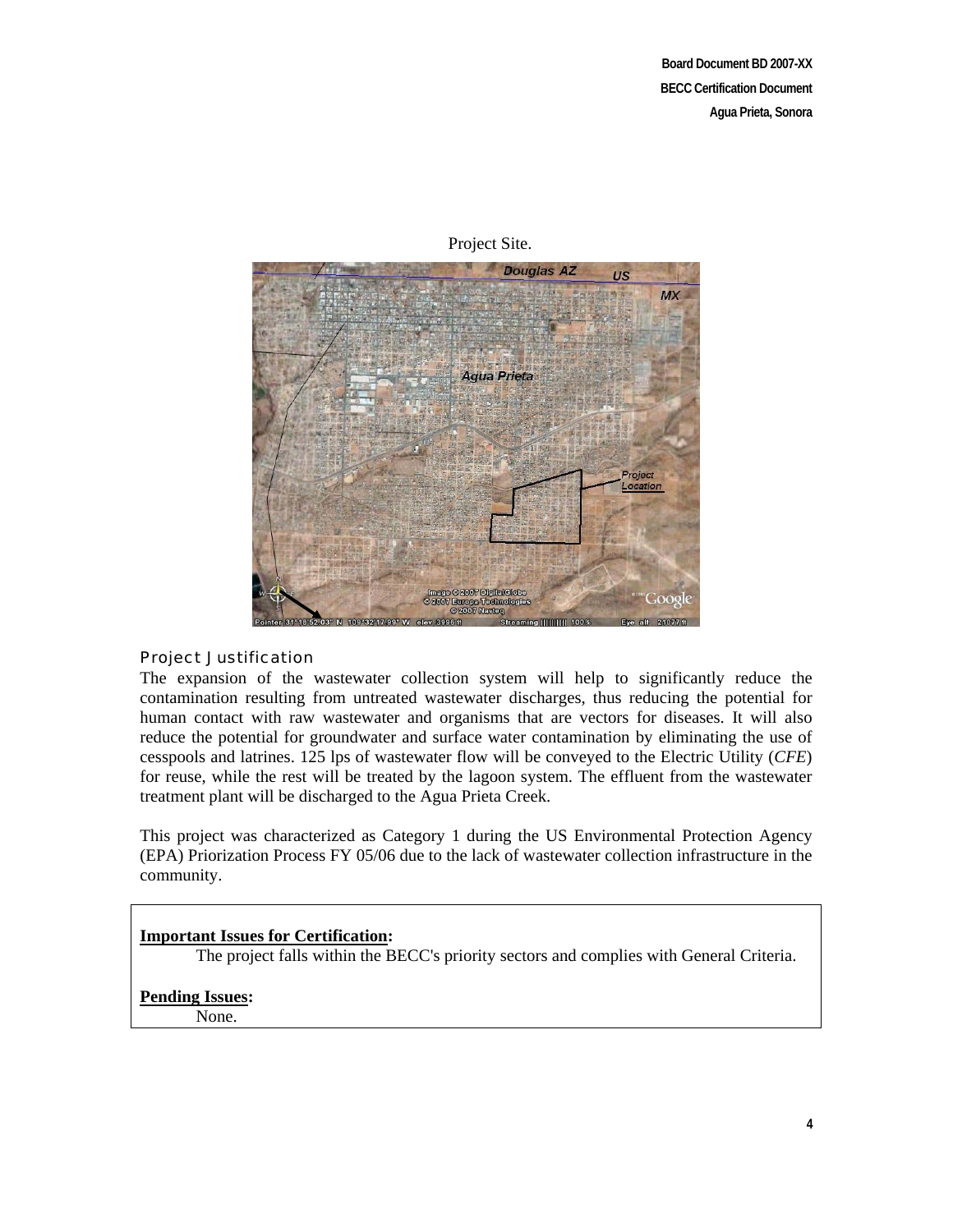# **2. Human Health and Environment**

## 2.a Compliance with Applicable Environmental and Cultural Resource Laws and Regulations

The development of the proposed works will follow the guidelines established by the National Water Commission (*Comisión Nacional del Agua,* CONAGUA) for the design and construction of this type of structures. Additionally, the works to be developed are not expected to impact protected areas or ecological reserves. During the implementation of the project, the OOMAPASAP will oversee the works for conformance with the aforesaid guidelines.

Additionally, the project complies with applicable Official Mexican Standards including:

- Official Mexican Standard NOM-002-SEMARNAT-1996, which establishes the maximum permissible levels for contaminants in wastewater discharges to urban or municipal wastewater collection systems.
- Wastewater collected by the expansion of the wastewater collection system will be treated in the stabilization lagoon system. The effluent from the wastewater treatment plant will comply with standards set by the Official Mexican Standard NON-001-SEMARNAT-1996 which established final discharge parameters to the Agua Prieta Creek.
- Official Communication No. CIS/DIR.352/007 of August 13, 2007 from the National Institute of Anthropology and History (*Instituto Nacional de Antropología e Historia*, INAH), which states that there is no objection for the development of this project in the Agua Prieta area, inasmuch as there is no evidence of archeological or historical monuments or remains in the site. Based on the above, no impacts on cultural resources are anticipated as a result of the project.

## 2.b Human Health and Environmental Impacts

#### Human Health Impacts

Within the project area, residents who lack wastewater collection dispose of their wastewater using latrines and cesspools with the risk of contaminating the ground and aquifer, which is the current source of water for the city.

The lack of wastewater collection in the southern area of town has resulted in wastewater overflows and runoffs, creating a risk for the transmission of diseases due to the residents' contact with these unhealthy wastewaters. The purpose of this project is to address the existing public health and groundwater contamination risks and to prevent risks related to inappropriate wastewater management.

The development of this project will help address the aforementioned issues and will improve public health conditions for local residents as follows:

(1) Human health conditions will be improved by reducing or eliminating wastewater overflows as a result of an improved wastewater collection system and the risk of the residents' contact with wastewater.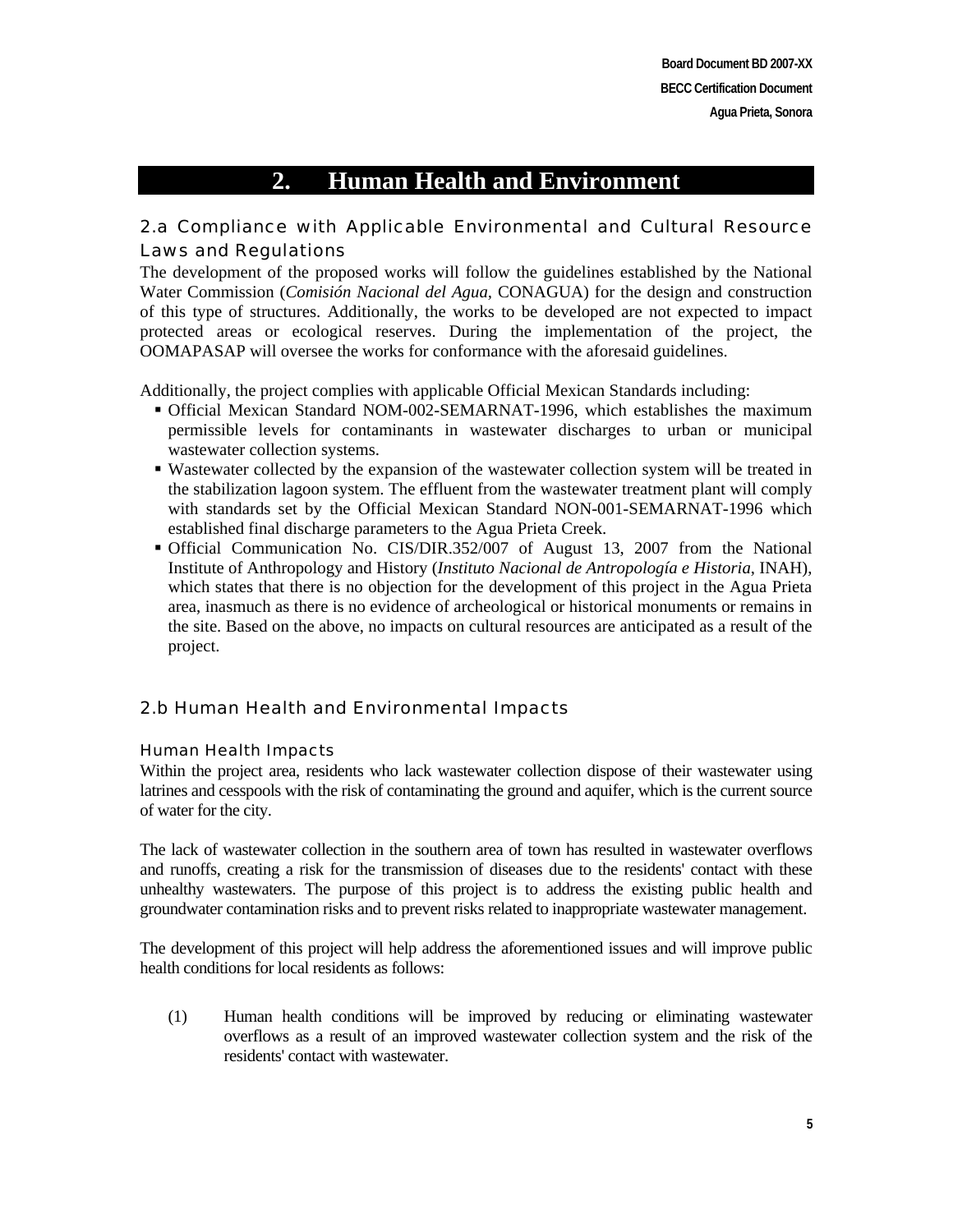(2) Reduced potential for soil and aquifer contamination may result from the inadequate use of latrines and cesspools in areas that lack wastewater collection service, as well as the use of poorly maintained lines and the discharge of raw wastewater to agricultural canals.

#### Environmental and Human Health Data

Human health statistics for Agua Prieta, Son. area are limited, but there is information related to high incidence of diseases associated to inappropriate wastewater management.

The following table shows the incidence of diseases such as hepatitis and shigellosis in the US-Mexico border area.

| <b>AREA</b>                                                                                                                                                                           | <b>Disease</b>     |                |      |                                 |             |  |
|---------------------------------------------------------------------------------------------------------------------------------------------------------------------------------------|--------------------|----------------|------|---------------------------------|-------------|--|
|                                                                                                                                                                                       | <b>Hepatitis A</b> | <b>Measles</b> |      | <b>Shigellosis Tuberculosis</b> | <b>AIDS</b> |  |
| Overall U.S. population                                                                                                                                                               | 12.64              | 11.2           | 10.9 | 10.3                            | 16.7        |  |
| Arizona Border                                                                                                                                                                        | 39.4               | 9.8            | 38.3 | 6.9                             | 15.1        |  |
| California Border                                                                                                                                                                     | 30.7               | 61.9           | 22.1 | 12.7                            | 22.0        |  |
| New Mexico Border                                                                                                                                                                     | 46.9               | 14.6           | 21.2 | 7.3                             | 3.9         |  |
| <b>Texas Border</b>                                                                                                                                                                   | 40.4               | 38.9           | 49.1 | 26.5                            | 7.9         |  |
| Source: National Center for Health Statistics. Centers for Disease Control and Prevention, Vital<br>Statistics Database. HRSA, n.d. http://bphc.hrsa.gov/bphc/borderhealth/table1.htm |                    |                |      |                                 |             |  |

**Diseases and Occurrence Rates in United States-Mexico Border Communities** 

The table shown above shows the most recent public health studies conducted in communities adjacent to the United States-Mexico border. The conditions in Agua Prieta are very similar to those of communities in the State of Arizona. As shown in the table, occurrence rates for diseases such as hepatitis or shigellosis are significantly higher in the Arizona border than in the rest of the United States.

Hepatitis A is a liver disease associated to unhealthy wastewater disposal and the use of an inadequate or contaminated water supply. Shigellosis is often the result of poor sanitation, lack of water or wastewater facilities, the use of contaminated water and food, and is a condition common to underprivileged areas.

The most common organisms or parasites found in untreated wastewater include: E. coli (*Escherichia coli*), cholera (*Vibrio cholerae*), hepatitis A (*Enterovirus ssp*), Giardia (*Giardia lamblia*), Cryptosporidium (*Cryptosporidium parvum*), and helminth eggs. An individual may become ill after drinking water that has been contaminated with these organisms, eating uncooked foods that have been in contact with contaminated water, or having bad hygiene habits that contribute to the dissemination of diseases by direct or indirect human contact.

Failing to implement the wastewater collection system expansion and the wastewater treatment plant will cause open-air discharges of untreated wastewater to continue, resulting in a high risk for water-borne diseases in the project area.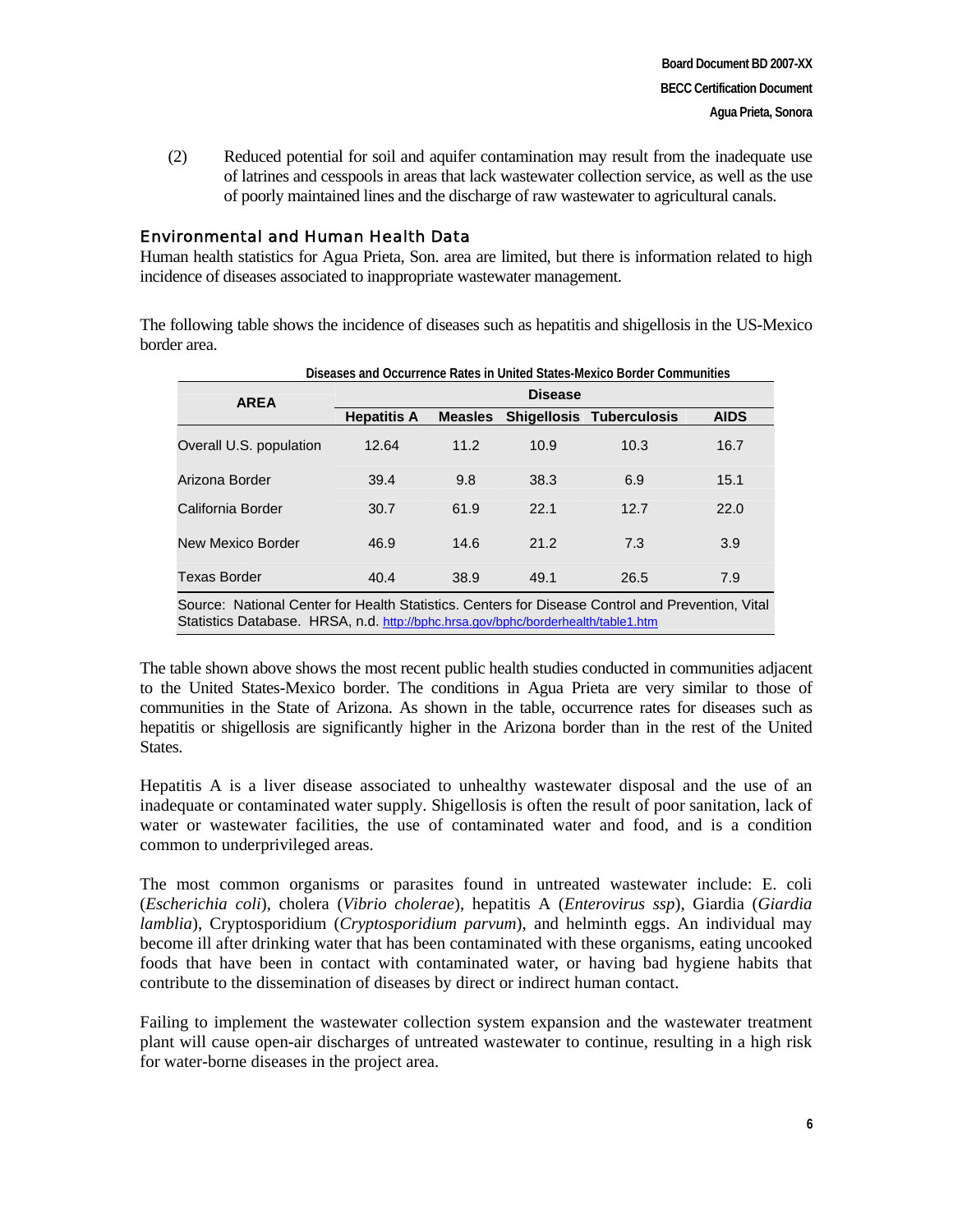## Environmental Impacts

Overall, the environmental impact resulting from the implementation of the project will be positive, as wastewater collection and treatment service coverage will be increased, thus reducing the risk for wastewater seepage caused by the use of latrines and cesspools. In addition, all the project tasks will be carried out in areas of the city that have been previously impacted.

During the construction phases, minor environmental impacts will be generated by the excavation needed to install the wastewater collection pipes. These impacts include fugitive dust emissions, gases generated by construction machinery, temporary street blockage, presence of workers in the area, and fall hazards for individuals and vehicles.

A number of mitigation actions will be implemented to reduce environmental impacts during the construction phase, including the application of treated water to reduce fugitive dust emissions, vehicle tune ups to reduce emissions, placement of warning signs to prevent hazardous situations, placement of portable toilets, etc.

No negative impacts are expected during the project's operational phase, provided the project tasks are carried out according to specifications, pursuant to timing and development conditions in the final design.

## Transboundary Impact

No negative transboundary impacts are anticipated as a result of the development of the wastewater collection tasks, inasmuch as the expansion area is located south of the community. The treated wastewater will meet the quality requirements needed for disposal into the Agua Prieta Creek, which flows south away from the US-Mexico border, and will be reused by the Electric Utility.

A positive effect on the United States' side is anticipated because the risk of water-borne disease will be reduced for the border population and consequently the risk of transmitting such diseases will be lowered for the US population.

#### Formal Environmental Authorization

For the construction of the wastewater collection system expansion, the Mexican Secretariat of the Environment and Natural Resources (SEMARNAT) issued an Official Communication No. DS-SGPA-UGA-IA-094-06 on February 8, 2006, stating to OOMAPASAP that the proposed works do not require an environmental impact assessment, as they will be developed within an area that has already been impacted by human activities.

As for the US Environmental Assessment Process (NEPA), a transboundary impact study was developed and submitted for consideration to the US Environmental Protection Agency (EPA). Based on this assessment, the EPA issued a Finding of No Significant Impact (FONSI) on March 20, 2007, which established that the project will not result in significant environmental impacts that may affect the US border area.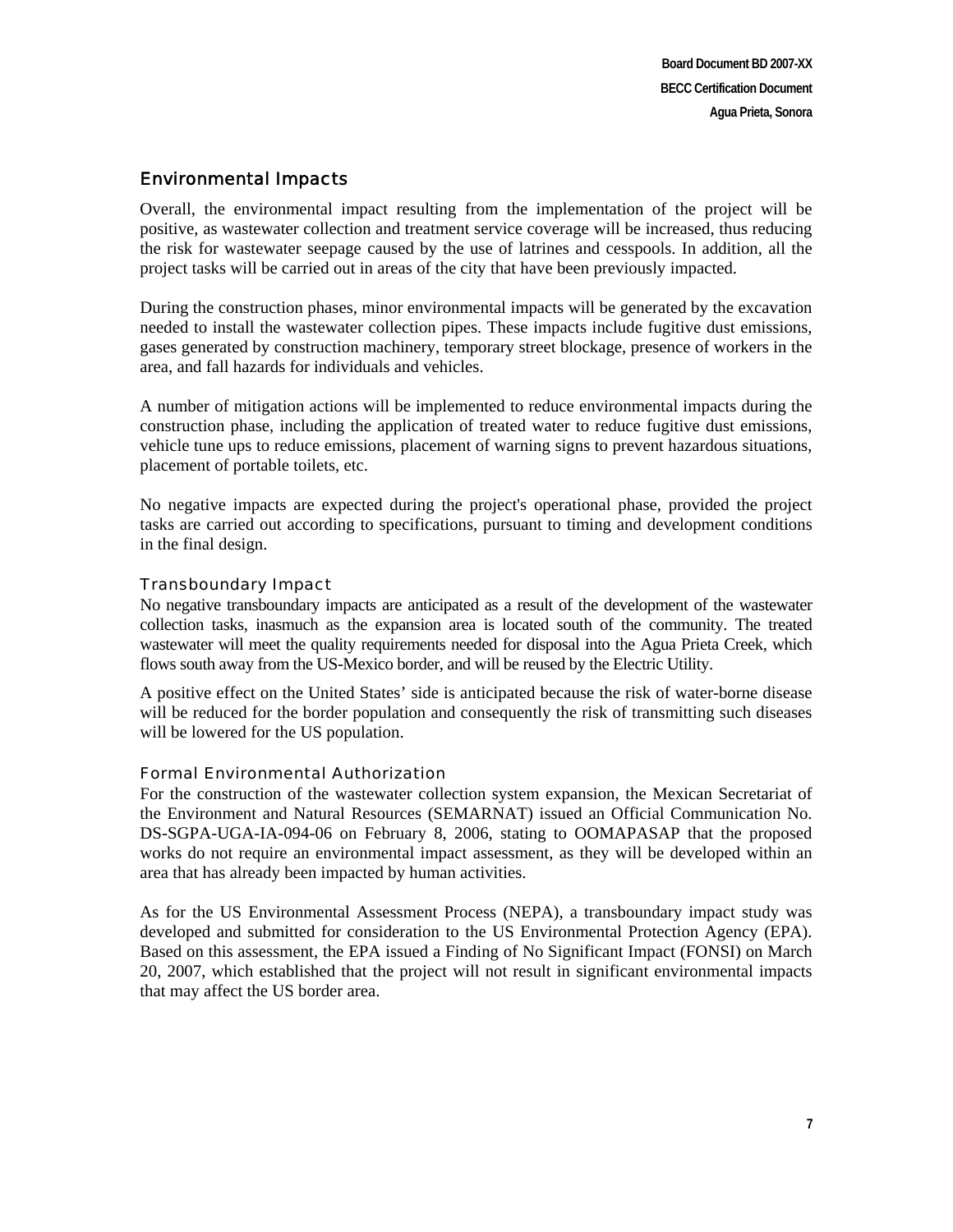#### **Important Issues for Certification:**

The project addresses a major human health and environmental issues. Applicable environmental clearances have been obtained from Mexico and the United States.

## **Pending Issues:**

• None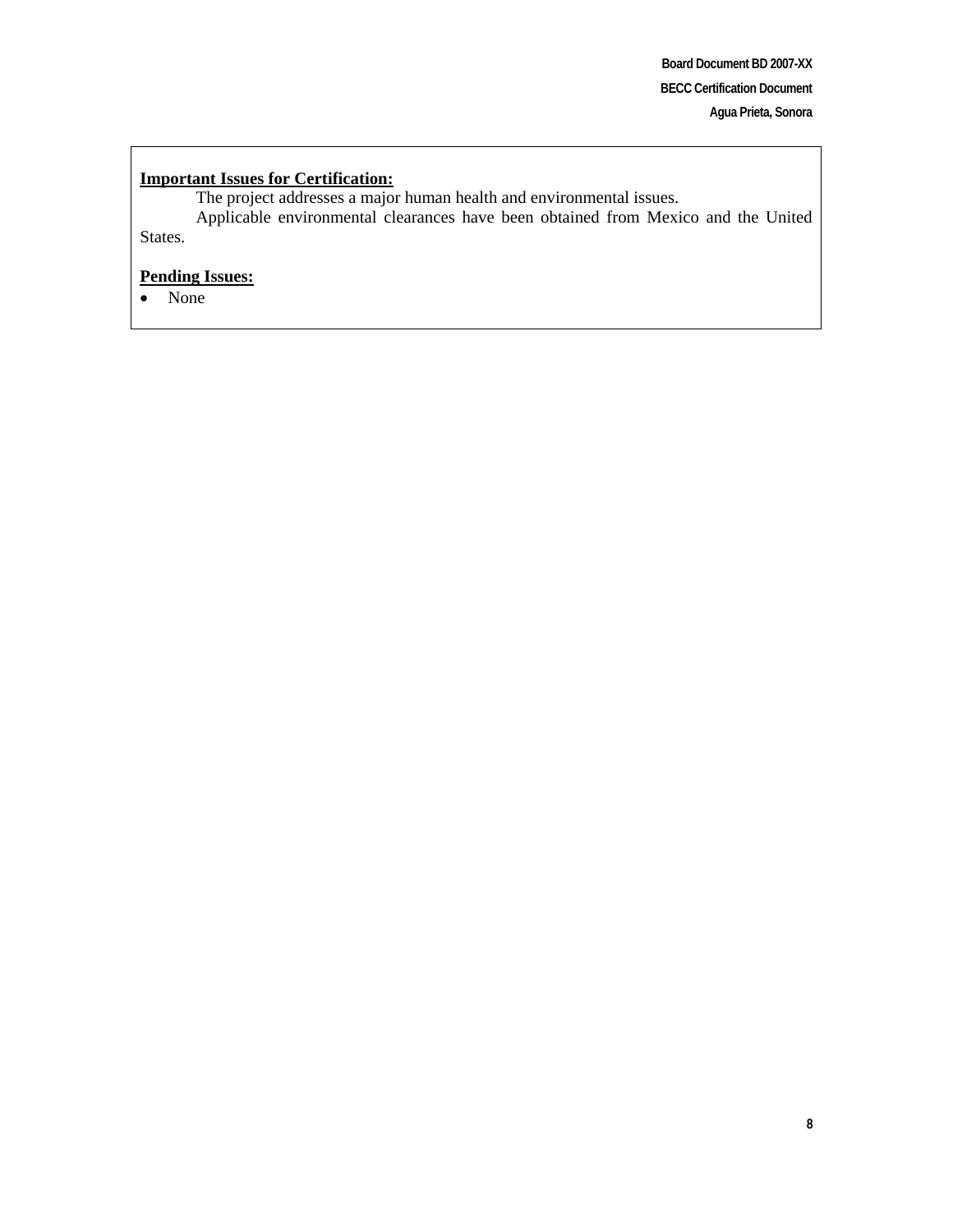# **3. Technical Feasibility**

## 3.a Technical Aspects

#### Project Development Requirements

The final design of the wastewater collection system was developed pursuant to technical specifications contained in the Wastewater Collection and Treatment Manual prepared by Mexico's National Water Commission (CONAGUA) and Official Mexican Standard NOM-001- CNA-1995 "Sanitary Sewerage System – Specifications for Hermeticity."

The development of the Final Design for the wastewater collection project was based on the preferred option from the alternative analysis; i.e., it included the design of gravity collection lines that will connect to the existing wastewater collection system to convey wastewater to the treatment plant or to the final disposal site (*Comisión Federal de Electricidad* facilities).

Wastewater collection system components include:

- Expansion including 12,814 m. of 20 cm diameter wastewater collection piping
- Construction of 164 manholes.
- Construction of 778 hookups.

The final design for the expansion of the wastewater collection system was reviewed jointly by the BECC and the North American Development Bank (NADB). Additionally, it was validated by the applicable regulatory agency and it was determined that it was developed according to CONAGUA norms.

## Appropriate Technology

The project will use appropriate technology, in line with the city's operation and maintenance capacity. The project was designed to be built, operated, and maintained in a cost-effective manner to achieve the main goal of collecting wastewater produced in the expansion area. The Final Design was developed with said purpose in mind.

The project alternatives reviewed consisted basically of the following scenarios:

- a) **No-Action Alternative**. Under this scenario, residents who lack wastewater collection service would continue to discharge their wastewater into latrines and cesspools, with the resulting risks for aquifer contamination and transmission of water borne diseases. This alternative presents environmental, human health, social, and political implications that render it unviable.
- b) **Expand the wastewater collection system in the Southeastern area.** This alternative was reviewed and considered to be the preferred alternative, inasmuch as it allows for the currently unserved population to have wastewater collection service at a reasonable initial cost, with adequate subsequent operation and maintenance costs. This alternative considers discharging collected wastewater to the existing wastewater collection infrastructure.

The Preferred Alternative consists of a conventional gravity collection system that was selected due to its cost-effectiveness and ease of operation by OOMAPASAP. Given the site's topographic conditions, the project does not require a pump station.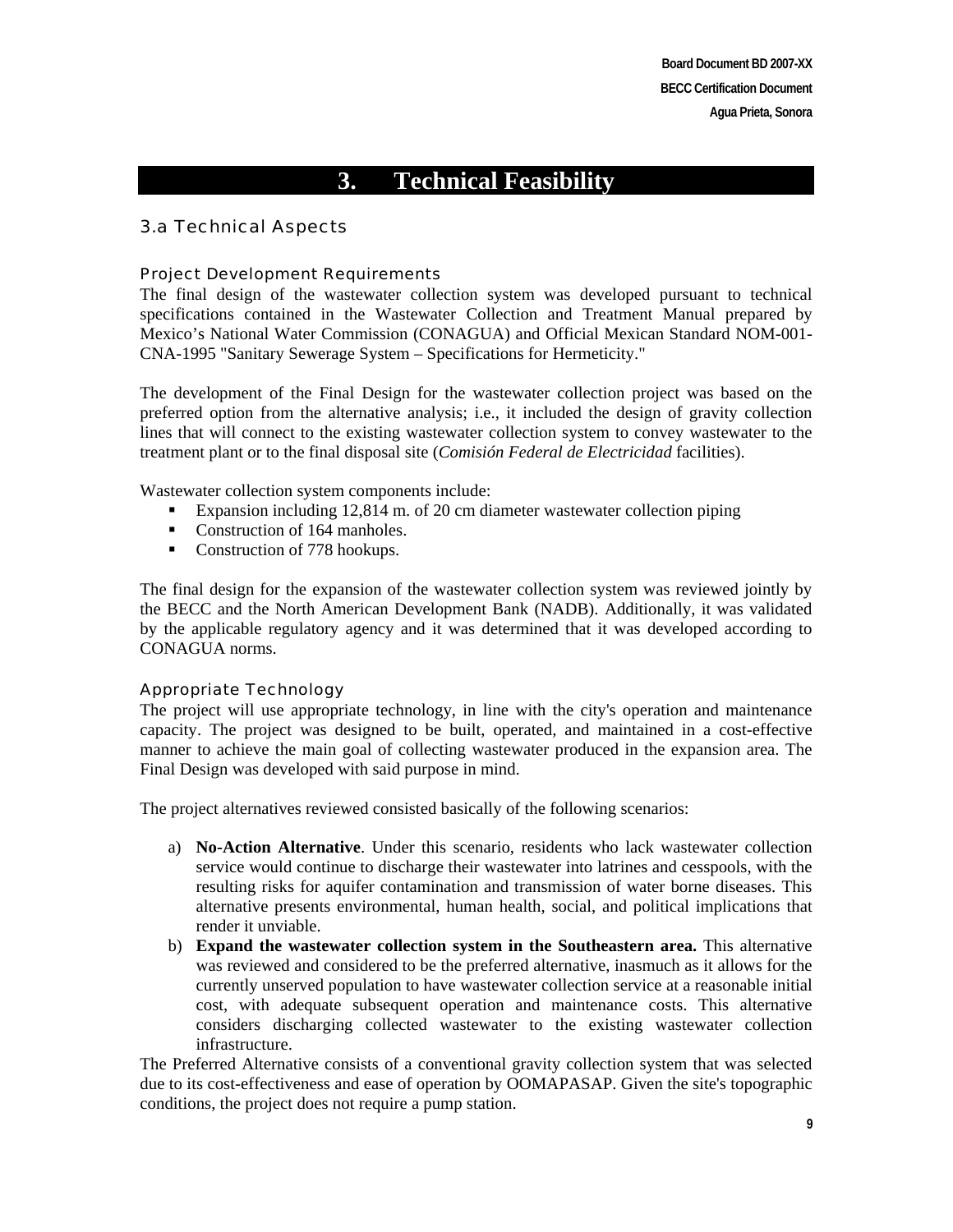#### **Wastewater Treatment System**

Of the 154 lps of the total wastewater collected, 125 lps will be sent to CFE for treatment and reuse, the remaining flow (29 lps) will be treated at the wastewater treatment plant. The effluent of the Wastewater Treatment Plant will meet the provisions included in Mexican Official Standard NOM-001-SEMARNAT-1966. The operation of the lagoon system considers that the sludge generated during the wastewater treatment will comply with the Official Mexican Norm NOM-004-SEMARNAT-2002 which establishes final disposal parameters for biosolids generated during treatment. The generated sludge will be disposed in the landfill or will be used as soil improvement agent.

The sanitary wastewater collection project meets standard wastewater engineering norms, design criteria, and practices, and its design is based on technical manuals and design guidelines issued by the National Water Commission. Additionally, the specifications of the project considers Green Building principals.

#### Land Acquisition and Right-of-way Requirements

Since the expanded wastewater lines will be laid on municipal rights of way and thoroughfares, no additional land needs to be purchased for the project.

#### Work Tasks and Schedule

The project has been scheduled to be developed in approximately eight months, including domestic hookups to the existing sewerage system.

The tasks included in the project are as follows:

#### Organismo Operador Municipal de Agua Potable, Alcantarillado y Saneamiento de Agua Prieta

#### CALENDARIZACION DE OBRA DE ALCANTARILLADO SANITARIO **Mes**  $\overline{1}$  $\overline{2}$  $\overline{3}$  $\Delta$  $\sqrt{2}$  $\mathsf{G}$  $\overline{7}$  $\mathbf{a}$ Concepto ATARJEA SANITARIA xcavacion Instalacion de tubo 8"Ø pvc Pozos de Visita Rellenos **DESCARGAS SANITARIAS** Excavacion Instalacion de tubo 6"Ø pvc Rellenos

Concurrent with the wastewater collection system expansion, OMAPASAP will develop the necessary engineering tasks to convey untreated wastewater to CFE facilities, and will also implement the necessary actions at the wastewater treatment plant to meet the required effluent quality.

## 3.b Management and Operation

#### **Project Management**

The project for the expansion of the wastewater collection system will be built and operated by OOMAPASAP, therefore the utility's organizational structure will be maintained.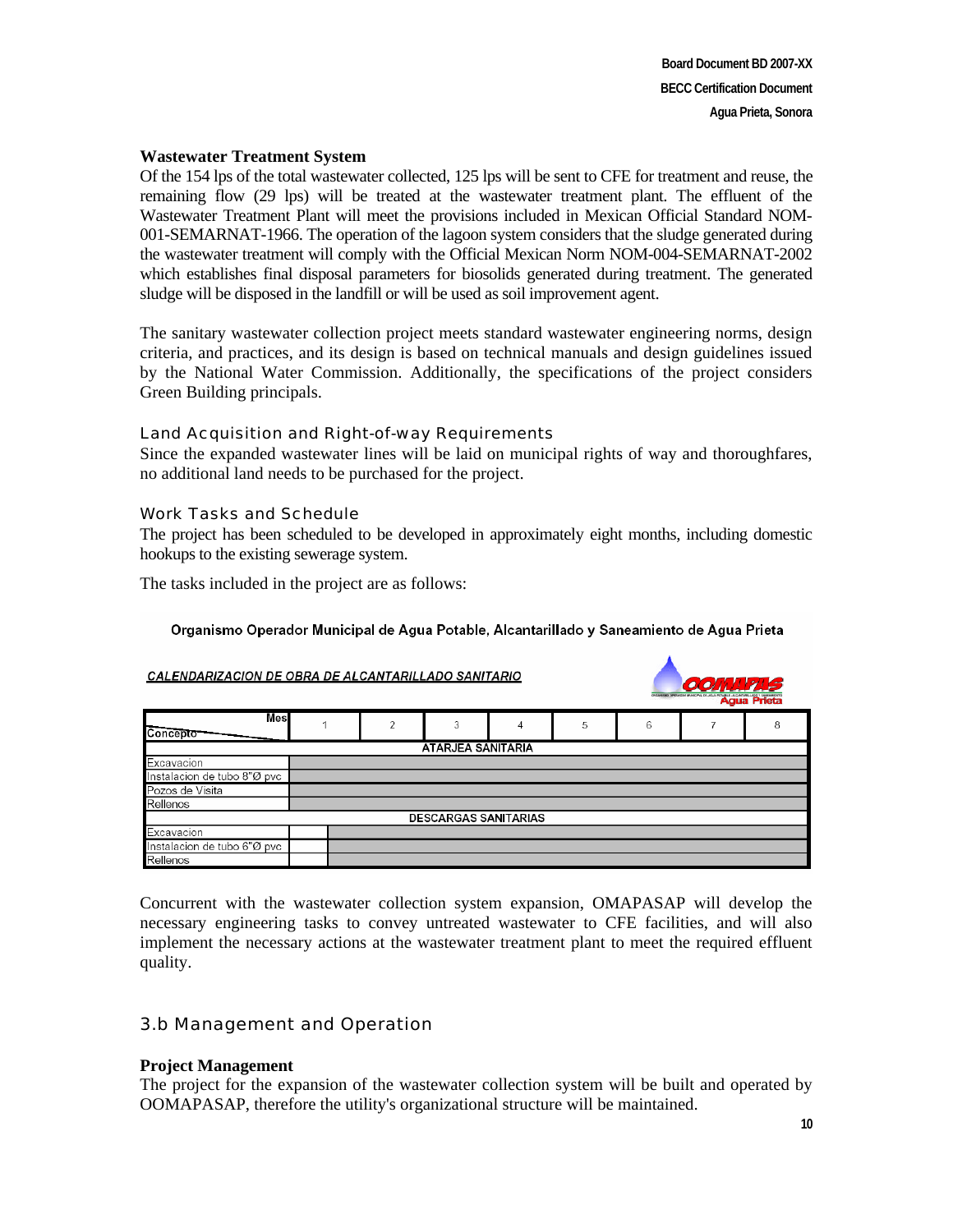#### **Operation and Maintenance**

#### **Organization**

As part of its organization structure, OMPAPASAP has a General Directorate and three divisions: the Commercial Division, the Technical Division, and the Administrative Division. The Technical Division has the necessary organizational infrastructure to build and operate the works proposed for the wastewater collection system expansion. Additionally, the utility will use its existing staff. OOMAPASAP will allocate the necessary budget funds to operate and maintain the proposed project.

#### **Operation and Maintenance**

The OOMAPASAP will be responsible for the necessary budget for the operation and maintenance of the project.

#### **Pretreatment Program**

So as not to interfere with the biological treatment processes carried out at the wastewater treatment facility, the Utility has implemented a continuing program to control wastewater discharges to the municipal wastewater collection system (Pretreatment). The purpose of said program is to comply with the provisions established in Standard NOM-002-SEMARNAT-1996. This program establishes wastewater quality requirements for non-domestic users through the issuance of wastewater discharge permits for private parties, including the use of pretreatment as needed.

#### **Permits, Licenses, and Other Regulatory Requirements**

The community has the applicable CONAGUA authorizations for the development of the proposed project, as well as the applicable wastewater discharge permit. The wastewater collection expansion project has been reviewed by the BECC and NADB and has been validated by the CONAGUA.

#### **Important Issues for Certification:**

The Final Design was reviewed by OOMAPAS, NADB, and BECC and has been validated by the CONAGUA.

# **Pending Issues:**

None.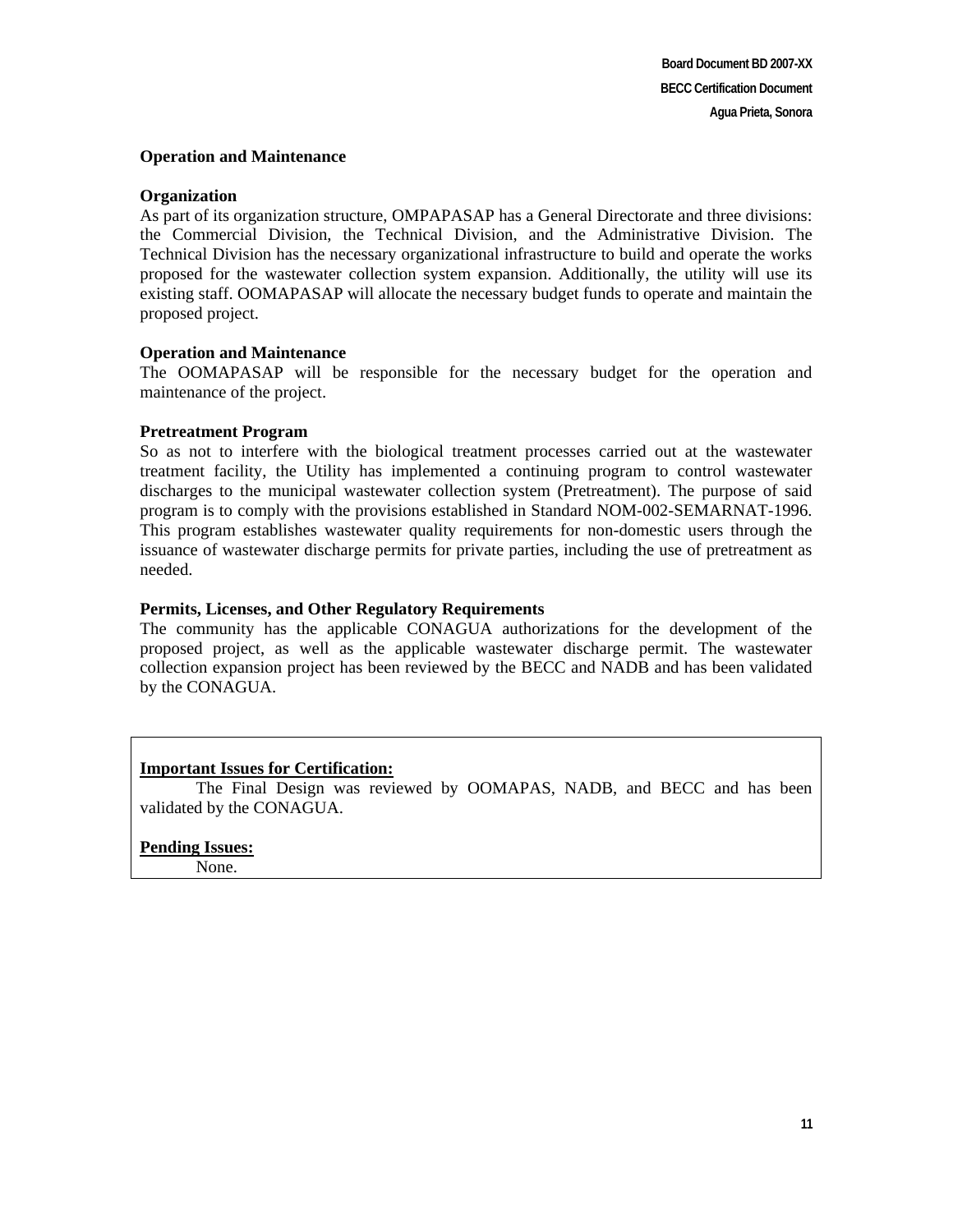# **4. Financial Feasibility and Project Management**

## 4.a Financial Feasibility

The North American Development Bank (NADB), after reviewing the financial information submitted by the project sponsor (OOMAPASAP), determined that the financial capacity and structure proposed for the project is adequate. The information presented and the financial analysis includes but is not limited to:

- i) Economic and demographic information from the project area
- ii) Historic and pro-forma financial statements
- iii) Budget from 2007, income and expenditures
- iv) Project's Financial structure and Commitment Letters
- v) Historic and pro-forma operation and maintenance budget
- vi) Cost breakdown

A detailed analysis of the project's financial information is included in the financial structure proposal that will be submitted to the NADB Financial Committee for approval. Following is a summary of the financial analysis.

The total cost of the project is estimated to be \$7 Million Pesos, including supervision, expenses, unforeseen expenses and VAT.

| $($ IVIIIIIUII $p$ GSUS<br><b>COCEPT</b> | MX\$      |  |
|------------------------------------------|-----------|--|
| Construction                             | 6,580,000 |  |
| Construction Administration              | 420,000   |  |
| <b>TOTAL</b>                             | 7,000,000 |  |

TOTAL COST (Million pesos)

Based on the information presented by the OOMAPASAP to the NADB, it was concluded that the utility does not have the capacity to acquire a loan component for this project due to: a) the financial statements of the utility showed little capacity to generate sufficient resources to finance the minimum investment required for the city, b) the average water rate for domestic users in Agua Prieta, already represents a significant effort for its inhabitants, when this rate is compared to their average income, c) the utility's current debt is 65% above its profit.

As a result of these conditions, the OOMAPASAP and the NADB arranged a financial structure consisting of grants from the BEIF, the municipal government of Agua Prieta, and the utility's own resources.

The following chart shows the various sources of funding for the project.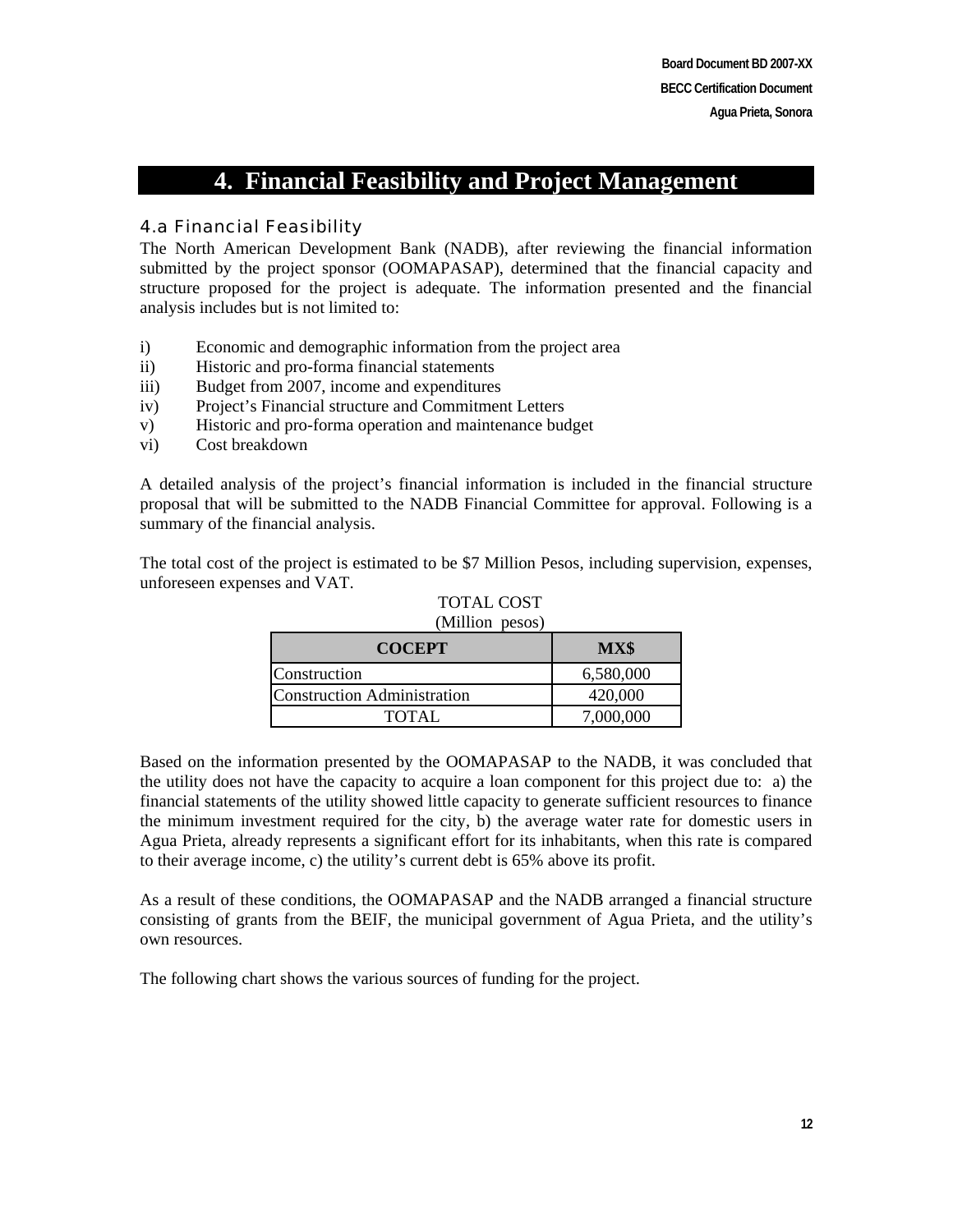| <b>Funding Source</b> | <b>Type</b>         | <b>Cost MX\$</b> | $\frac{0}{0}$ |
|-----------------------|---------------------|------------------|---------------|
| Agua Prieta/OOMAPASAP | Grant/Own resources | 4.494.400        | 64.2%         |
| BDAN-BEIF*            | Grant               | 2,505,600        | 35.8%         |
| Total                 |                     | 7,000,000        | 100.00%       |

\*/ Amounts in pesos are based on BEIF numbers in USD (\$232,000.)

Agua Prieta's municipal administration will be responsible for part of the total cost of the project, the funds invested will be used as the match required for the BEIF.

#### **4.b Rate/Fee Model**

Currently the OOMAPASAP has a rate system capable of providing enough income to pay operation and maintenance expenses as well as to carry on with a debt and maintain some reserves. It is noteworthy to mention that for the fiscal year 2007, the increase in rates was of 4%.

#### **4.c Project Management**

The project will be managed by OOMAPASAP, which has adequate personnel to manage the proposed infrastructure and address any potential contingencies related to the project's operation and maintenance.

#### **Important Issues for Certification**:

The project was reviewed and it was determined to be financially viable.

#### **Pending Issues:**

None.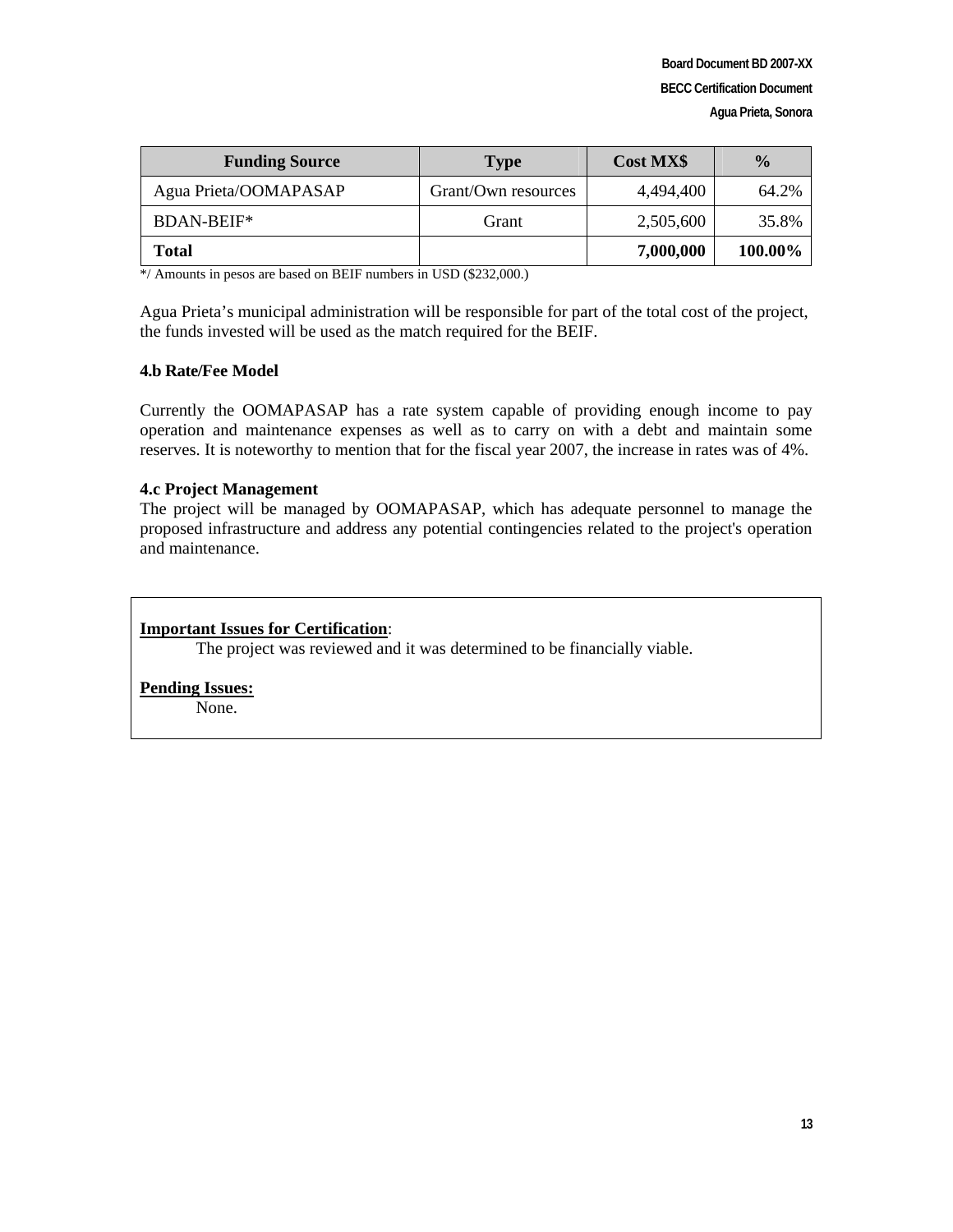**Board Document BD 2007-XX BECC Certification Document Agua Prieta, Sonora** 

# **5. Community Participation**

### Comprehensive Community Participation Program

The Comprehensive Community Participation Plan developed by the Steering Committee was approved by the BECC on June 29, 2007. The Steering Committee was responsible for preparing an outreach program, including informing the resident of the benefits resulting from the project, as well as the associated costs and economic impacts for the community. Following is a summary of the activities carried out in each of the categories.

#### Local Steering Committee

The Steering Committee was formally established on June 26, 2007 at a meeting held at the Agua Prieta, Son. City Hall. A Board of Directors was elected, comprised of the following individuals:

Chairperson: Mr. Adalberto Beltrán López Vice-Chair: Ms. Juana Ofelia Zavala Vega. Public Meetings Official: Mr. Manuel Pedregón Escalante. Community Organizations Official: Ms. Ofelia Martinez Serrano. Outreach Official: Mr. Efraín Martinez Ramírez.

#### Public Access to Project Information

The project's Final Design and Environmental Information Document were made available to the public by the utility (OOMAPASAP) at its office. Additionally, the utility prepared written information about the project to distribute at public meetings. Project information was available for review with the steering committee.

#### **Additional Outreach Activities**

Information meetings were held with local residents in anticipation of BECC public meetings.

#### Public Meetings



#### First Public Meeting

An invitation to the First Public Meeting, scheduled to be held on July 5, 2007, was published on June 27, 2007 in the newspaper. The meeting took place at the city's Public Safety Department Auditorium. The meeting was attended by members of the Steering Committee and approximately 100 residents.

During the meeting, the Chairman of the Steering Committee, Adalberto Beltrán López, introduced the members of the committee to the community and described their duties and responsibilities.

Additionally, a presentation on the technical aspects of the project was made by Wilfrido Serrano, OOMAPASAP Technical Director, establishing the project's features and scope, and specifying the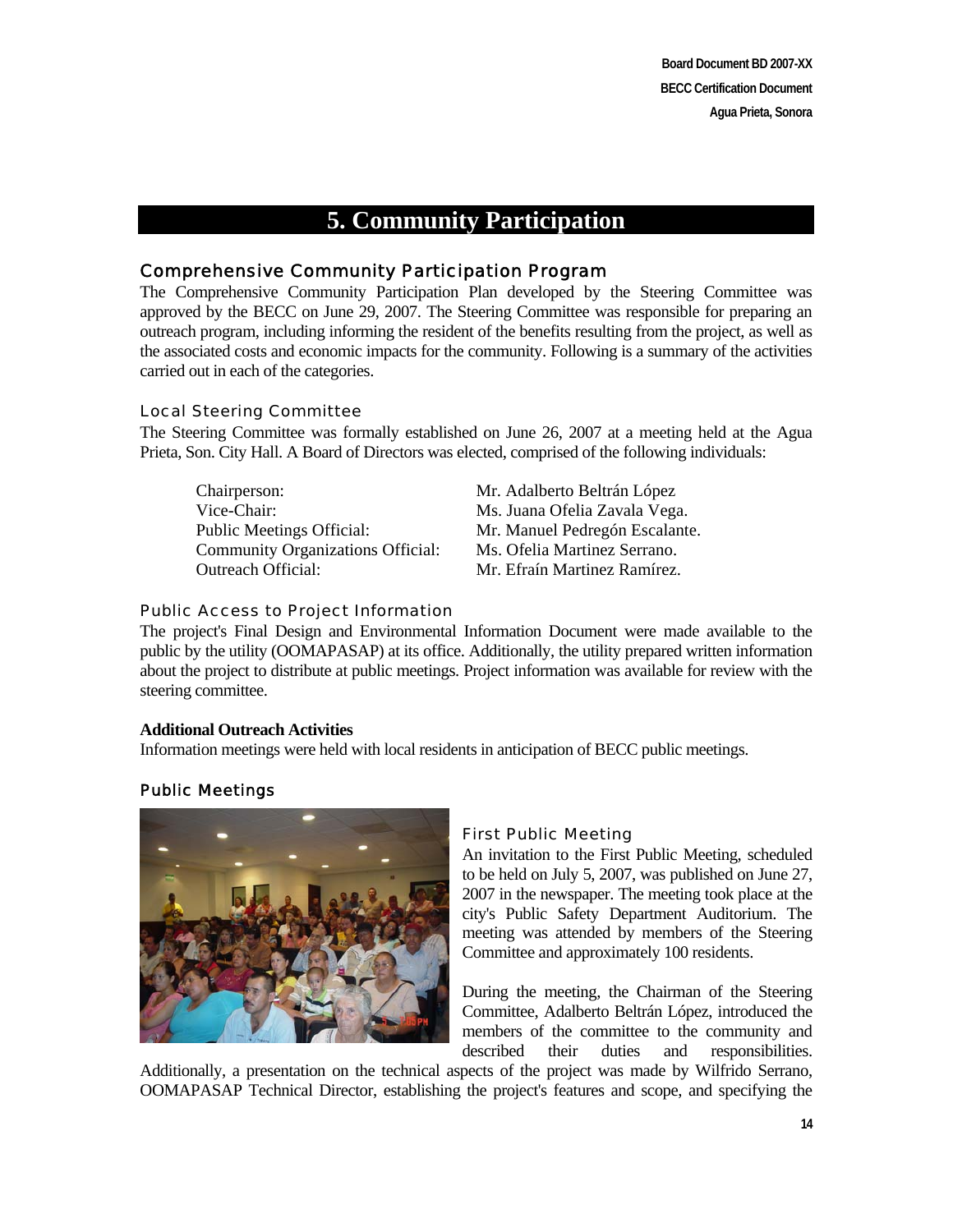area proposed for the wastewater collection system expansion and related benefits. Additionally, 77 surveys were administered during the meeting and 84% of those surveyed said to have understood the project well and explicitly expressed their support for it.

#### Second Public Meeting

A notice for the second public meeting scheduled for September 11, 2007 was also published on Wednesday, June 27, 2007 in the newspaper.

## Final Public Participation Report

The Steering Committee and the applicant will prepare the "Final Public Participation Report" to demonstrate that the proposed objectives were fully met to BECC's satisfaction. This document will be submitted once the second public meeting is held.

#### **Important Aspects for Certification:**

There is overwhelming community support for the project, and the corresponding information to demonstrate public support is available.

#### **Pending Issues:**

- Second public meeting.
- Final Public Participation Report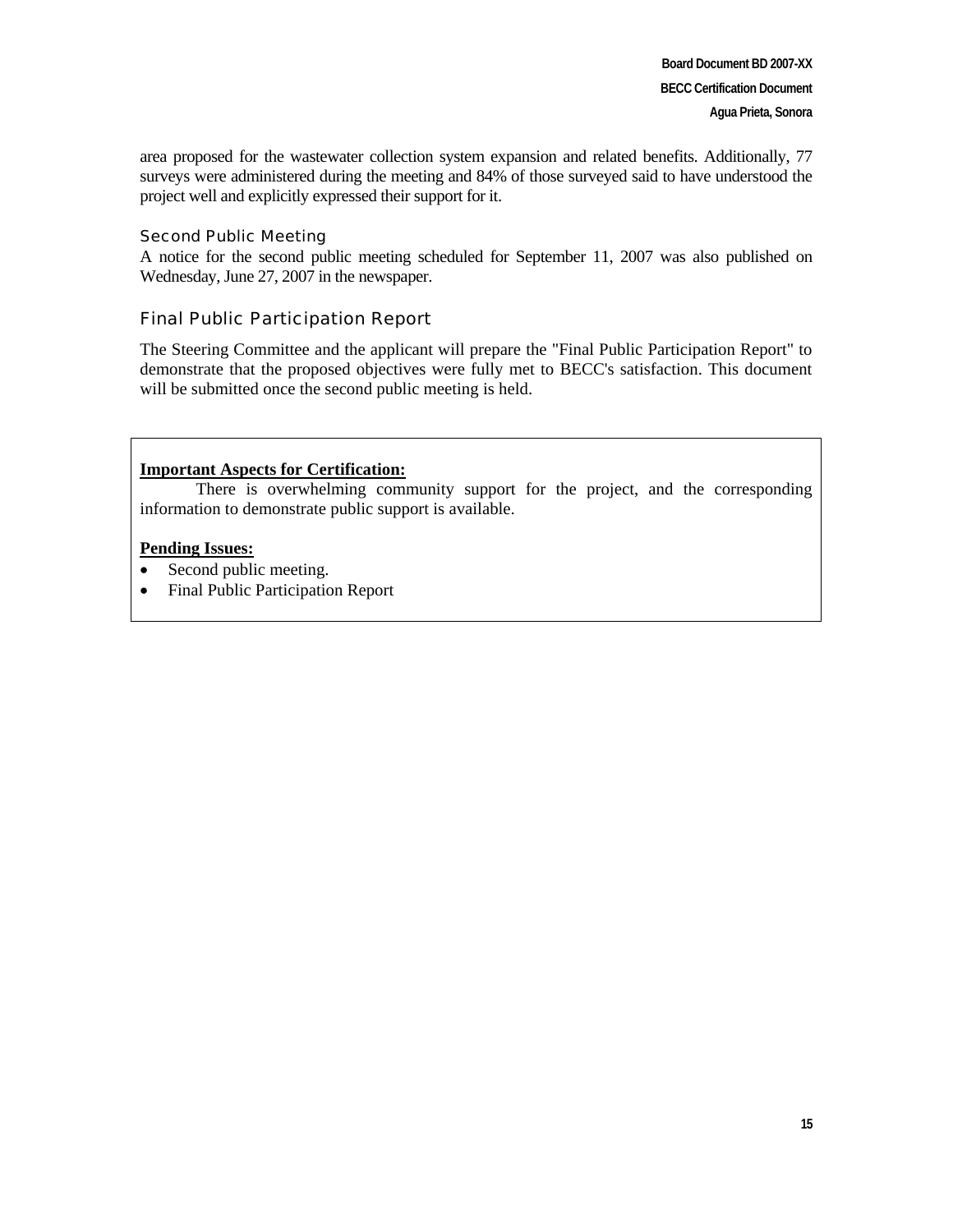# **6. Sustainable Development**

## 6.a Institutional and Human Capacity Building

Actions within the scope of the project that contribute to institutional and human capacity building at the OOMAPASAP include the following:

- Improving the utility's necessary wastewater collection and treatment infrastructure (wastewater collection lines).
- Operating a wastewater collection system that meets applicable state and federal regulations.
- Provide training to operating staff.

OOPAMASAP will provide basic technical training to the staff for the operation and maintenance of the new infrastructure that will be built as a result of the project's implementation.

## 6.b Conformance with Applicable Local, State, and Regional Laws and Regulations and Conservation and Development Plans

As referenced in Chapter 2, the project complied with all laws and regulations applicable to the subject. In addition, the project supplements the actions set forth in the Master Plan for Improvements to Water, Wastewater and Collection Services in Agua Prieta, Son., which include the need to develop basic sanitary infrastructure works for Agua Prieta.

The proposed project complements the actions considered in the 2006-2009 Municipal Development Plan, which proposes to improve wastewater collection coverage rates during the 2006-2009 administration.

At the state level, the project meets the objectives and lines of actions set forth by the 2003-2009 Development Plan for the State of Sonora, which proposes to develop appropriate wastewater treatment facilities and infrastructure, and a more efficient enforcement of environmental rules and regulations to address water management issues with a long-term vision and financially viable, community endorsed, and environmentally sustainable alternatives.

At the federal level, the project meets all applicable rules and regulations regarding wastewater collection, treatment, and disposal.

The project adheres to the US-Mexico Border 2012 Environmental Program by meeting Goal 1 (Reducing water contamination) and Objectives 1 (Promoting an increase in the number of household connections to wastewater collection and treatment services) and 4 (Promoting improved water utility efficiency). One of the program's guiding principles is reducing major risks to public health and conserving and restoring the natural environment.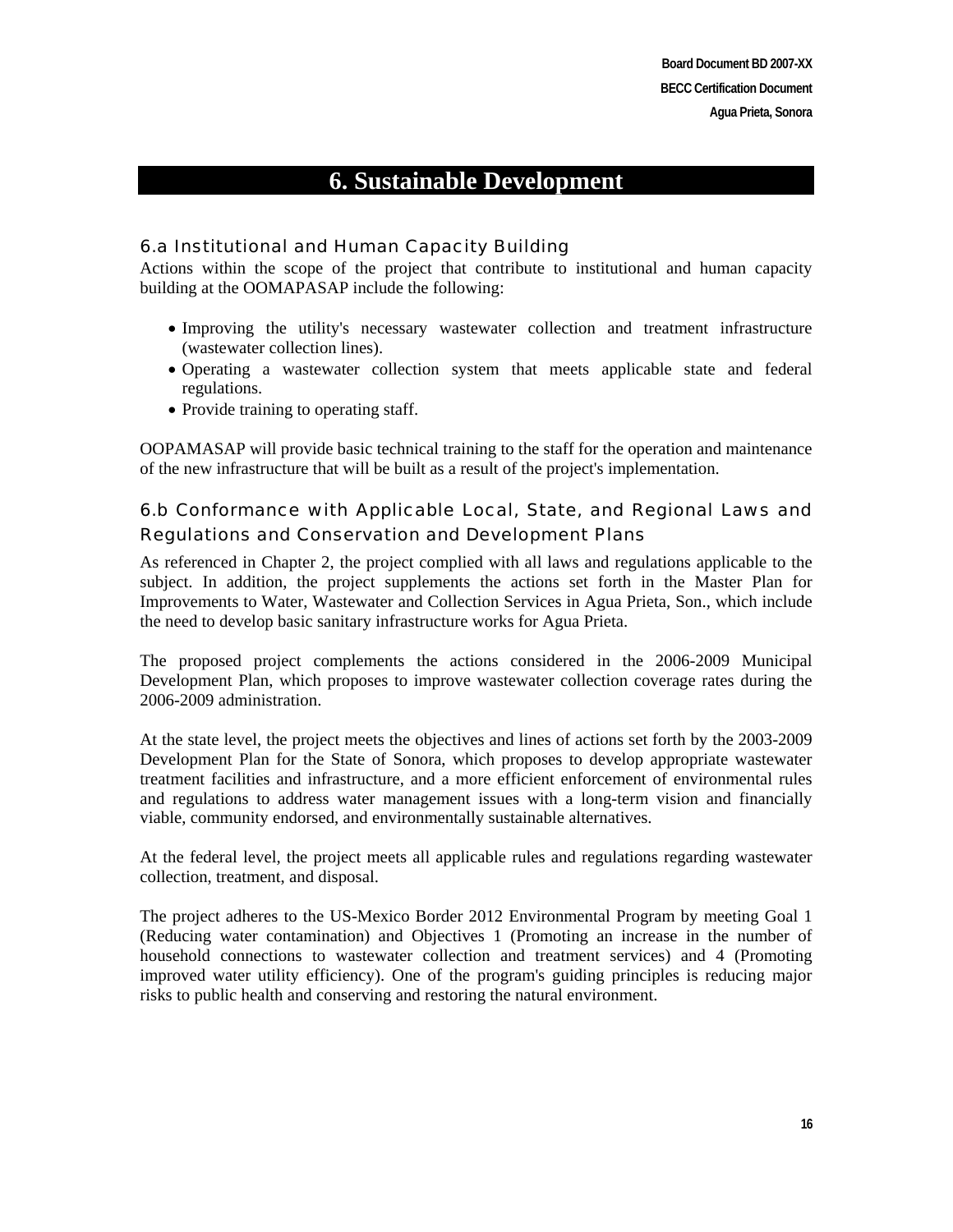**Board Document BD 2007-XX BECC Certification Document Agua Prieta, Sonora** 

#### 6.c Natural Resource Conservation

The project contributes to reduce environmental deterioration by expanding existing wastewater collection lines and providing hookups to households that currently lack this service. Wastewater will be collected and conveyed to the WWTP to imeu-1( $\text{ali}(o)$ -7(e,theus educeng haqui6(ofr )**TJ**0.0306 Tw